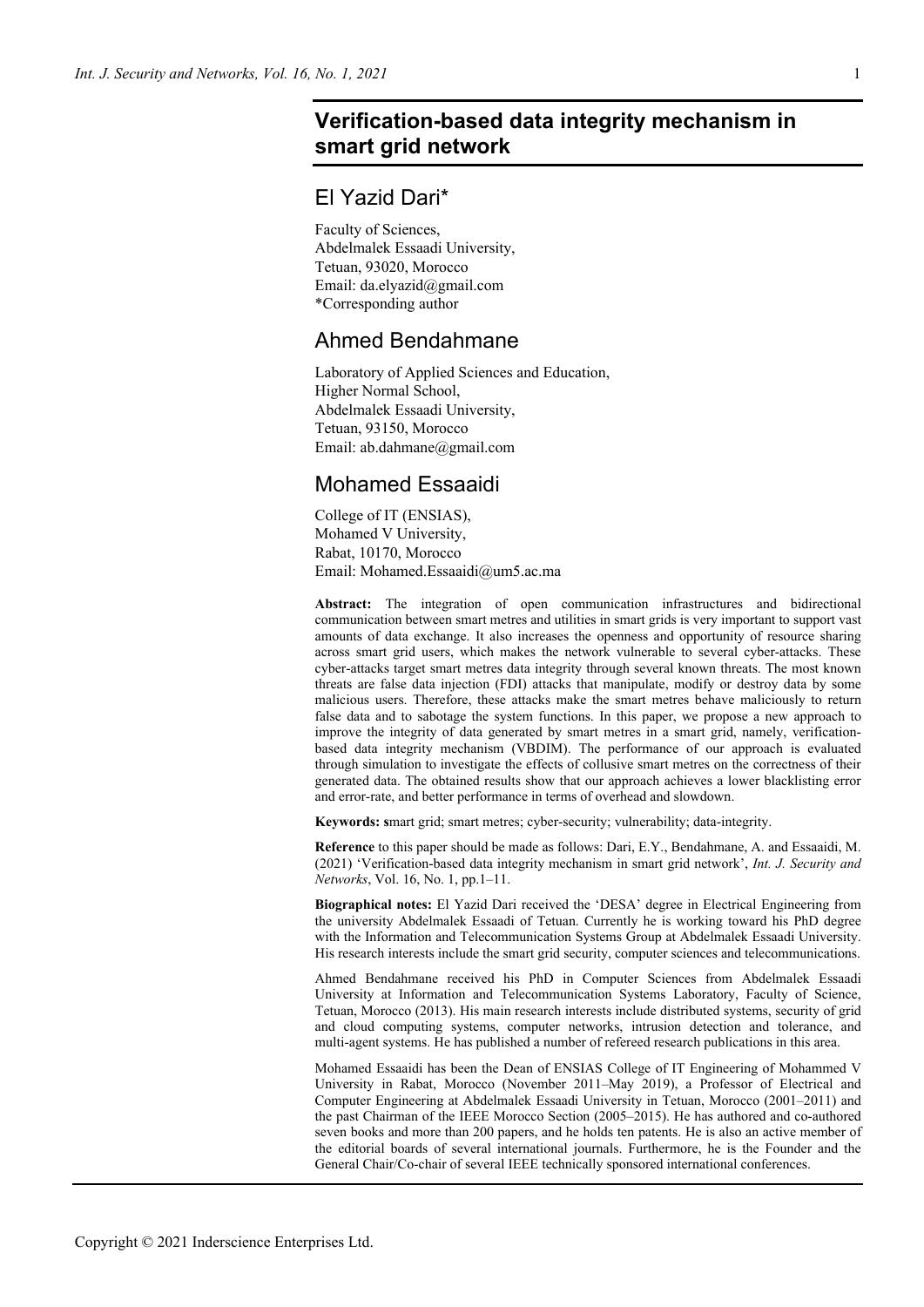## **1 Introduction**

In a smart grid (Figure 1), a large number of users with different applications make it vulnerable to sabotage attacks by data modification or destruction and false data injection as cited in Liu et al. (2011). The smart grid resources manipulation might be sabotaged by injecting false data and by attempting to get favourable results by accessing smart metres' applications and by modifying the generated data. This may have several effects such as decreasing the amount of electricity consumed or changing the price or even causing a blackout. Therefore, the requirements for smart grid security, trust and reliability are really very high despite several existing control and security mechanisms allowing to secure communications and to provide confidentiality, and data integrity. For instance, in order to improve the trustworthiness of the smart grid system it is extremely important to develop some mechanisms that can guarantee the correctness and reliability of data generated by smart metres.

Nowadays, voting techniques are commonly used for sabotage-tolerance as cited in Sarmenta et al. (2002), to deal with the verification of the reliability of job results in many grid systems. Simple voting techniques such as majority voting and m-first voting replicate a job to a number of independent resources and the returned results are checked for a majority decision as cited in Zuev (1998). These techniques are expensive in terms of resource utilisation and thus decrease the performance of grid systems. Other important voting-based techniques using spot-checking as in credibility-based voting with reputation system as cited in Sarmenta et al. (2002) and Sonnek et al. (2007), were proposed to reduce the replication overhead so as to improve the efficiency of resource utilisation.

However, these techniques rely on the assumption that the grid resources behave independently which is not valid where a number of collusive smart metres collectively return the same wrong data. Furthermore, sometimes the decision of voting-based techniques may not be exact as stated in several works (Silaghi et al., 2009; Canon et al., 2011; Araujo et al., 2011; Bendahmane et al., 2010). Therefore, one group of smart metres in a smart grid might develop some form of collective misbehaviour to sabotage the circulated data by returning the same wrong results. In fact, in order to deal with this threat it is necessary to explore the sabotage-tolerant techniques against collusive smart metres in a smart grid.

In this paper, we propose a verification-based data integrity mechanism (VBDIM) to improve the integrity of data generated by smart metres in a smart grid. The mechanism proposed verifies and controls the data generated to prove its correctness and reliability in order to check the effect of false data injection on the correctness of smart grid data. This approach is based on a spot-checkingbased technique to improve the credibility-based voting with periodical checking of the data generated by the smart metres, and by sending them a spotter request whose correct data is known. The credibility and trustworthiness of every single smart metre is estimated based on the data it returns. The bottom-line idea behind the proposed approach is to use the result of voting decision instead of that of spot-checking to estimate the credibility of the smart metres. The voting decision is based on the weighted average voting method as stated in Lorczak et al. (1989), while the smart metre credibility, which is considered as a reputation, is used as a weight for it.

Figure 1 Smart grid network (see online version for colours)



The rest of this paper is organised as follows. Section 2 presents a background of voting and credibility techniques, and gives a brief overview of related research work. Section 3 presents the smart grid and the attacks models. Section 4 details the proposed approach for the verification of smart metres data integrity. Section 5 investigates the performance of the proposed technique. Finally, Section 6 presents the main conclusions of this research work.

### **2 Background and related work**

#### *2.1 Sabotage tolerance*

Sabotage-tolerance techniques are applied in all kind of distributed computing systems such as MapReduce for desktop grid computing as cited in Moca et al (2011) and Wang and Wei (2011), desktop grids as stated in Domingues et al. (2007), Choi et al. (2010) and Kondo et al. (2007), volunteer computing as cited in Sarmenta et al. (2002) and Son et al. (2008), and peer-to-peer grids as cited in Oliveira et al. (2009) and Zhao et al. (2005). In these systems different administrative domains have conflicting interests. These techniques assume that the computing framework is based on a master-slave model, where a job or a computation is divided into sets of *N* independent tasks that have the same size.

This model can be explained as a server, the master or the SCADA centre control in our approach that distributes the tasks of an application to a set of computing resources (workers or smart metres). These smart metres return the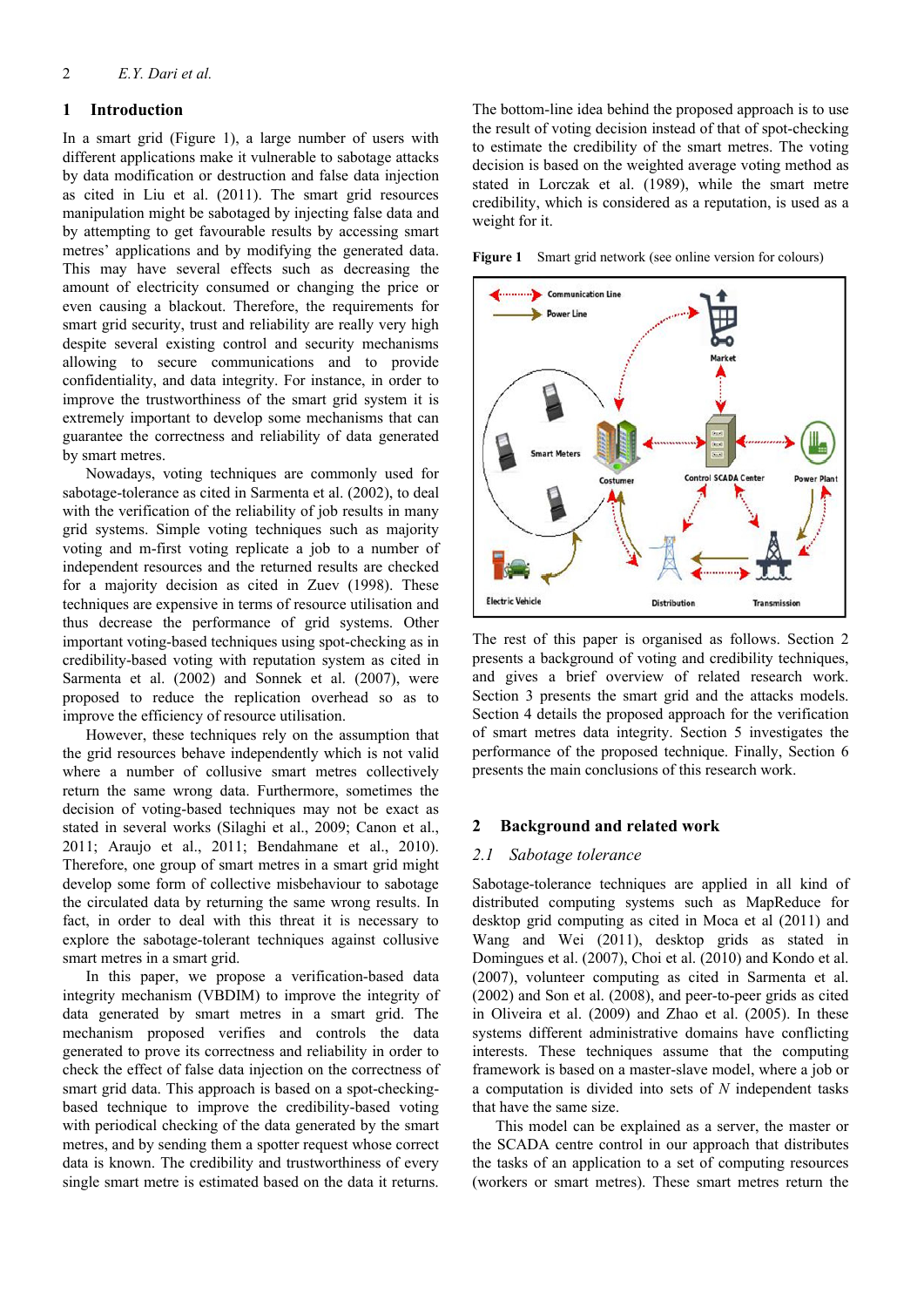corresponding set of results (data in our approach). In sabotage-tolerance techniques, a result error is any result returned by one of a faulty fraction *f* of the *W* workers assumed to be malicious. Then, these techniques imply the detection of the smart metres which behave maliciously and return false results with a constant probability *s*, called the sabotage rate.

Voting-based techniques (replication) are considered among sabotage-tolerance approaches. As examples of these techniques, which are related to our approach, there are mfirst voting and credibility-based voting detailed in the subsections below.

### *2.2 m-first voting*

The m-first voting technique, widely used in the real BOINC desktop grid platform, as cited in Watanabe et al. (2009), can bring a low error rate when malicious grid resources are independent from each other. The main idea of this technique is replicating each task (query in our approach) to several computing resources to execute the same task.

The returned results for a specific query are then classified into groups according to their values. The execution of a query is repeated until one of the result groups collects enough m matching results accepted as the best result. This voting method is simple in terms of implementation but it has some flaws that dissipate a lot of resources. Then, before starting the computation, the static degree of redundancy must be specified in advance.

The m-first voting always gathers a fixed number of identical results, without considering the reliability feature of each result. The computing resource reliability may be different and varies dynamically with time; thus, the fixed chosen redundancy value will result in the dissipation of a number of useful computing resources for unnecessary redundant computations as stated in Bendahmane et al. (2015).

#### *2.3 Credibility-based voting technique*

The credibility-based sabotage tolerance approach, as cited in Sarmenta et al. (2002), is a way for reducing the acceptance of wrong results as correct ones by using both spot-checking and voting techniques. This approach increases the efficiency of resources utilisation and automatically guarantees balance in term of trade-off between performance and correctness. The main idea of credibility-based voting is that the master estimates the reliability of the workers (i.e., smart metres) based on their behaviours during the computation. It is similar to m-first voting except that the number of replications, m, is not fixed but dynamically determined at the runtime in accordance with some credibility values given to different elements of the grid: worker, result, result group, and task. These credibility values, which represent the reliability rates, are principally based on the number of spot-checks given to workers and their past behaviour.

In order to check the credibility of workers, the master assigns a spotter task to a worker with probability *q*. If one worker returns a result for the spotter task, which does not match the correct one, the master can score the worker as a saboteur or a malicious one. Therefore, the master may use two policies as stated in Bendahmane et al. (2015):

- the master may use the backtracking policy to reject all results received from the saboteur because each result might be an inaccurate one
- 2 the master may use the blacklisting policy to include detected malicious workers into a blacklist to prevent them from returning results or getting other tasks or queries.

The credibility of a worker *ωi*, which correctly computed *ki* spotters, is an estimate of the probability the worker will return a correct result, and is given by the following equation as cited in Sarmenta et al. (2002):

$$
CR = (\omega_i, k_i) = \begin{cases} 1 - \frac{f}{1 - f} \cdot \frac{1}{k_i e} & \text{if } k_i \neq 0 \\ 1 - f & \text{otherwise} \end{cases}
$$
(1)

where *e* is the base of the natural logarithm.

The credibility of a result is the conditional probability that the result coming from a worker will be accepted as correct and is equal to the credibility of the worker, which returns this result. The credibility of a result group is the conditional probability that this result is correct.

Ultimately, the credibility of a task is defined as the credibility of the group having the highest credibility as stated in Sarmenta et al. (2002). The final voted results would be accepted by the system only if the task credibility reaches a threshold *θ* defined by the maximum accepted error for the result. Besides, this approach can mathematically ensure that the error rate will not exceed a given acceptable value.

In the credibility-based sabotage tolerance mechanism, the spot-checking technique is used effectively to detect malicious workers or saboteurs. In contrary, spotter jobs are extra tasks that dissipate the computing systems resources and then deteriorate their performance because they are producing several kinds of spotter tasks requiring extra task computations on trustworthy resources. However, this mechanism works under the assumption that the saboteur never distinguishes spotter tasks form the real ones. This fact also degrades the system performance. If there are a limited number of spotter tasks, a saboteur may easily identify spotter tasks since the same spotter task is frequently allocated to the same saboteur. In this way, a saboteur may return correct results only for spotter tasks to gain a high credibility value and then submits wrong results for the real tasks as stated in Bendahmane et al. (2015).

#### *2.4 Related works*

The problem of smart grid integrity attacks is related to several known threats such as false data injection attacks.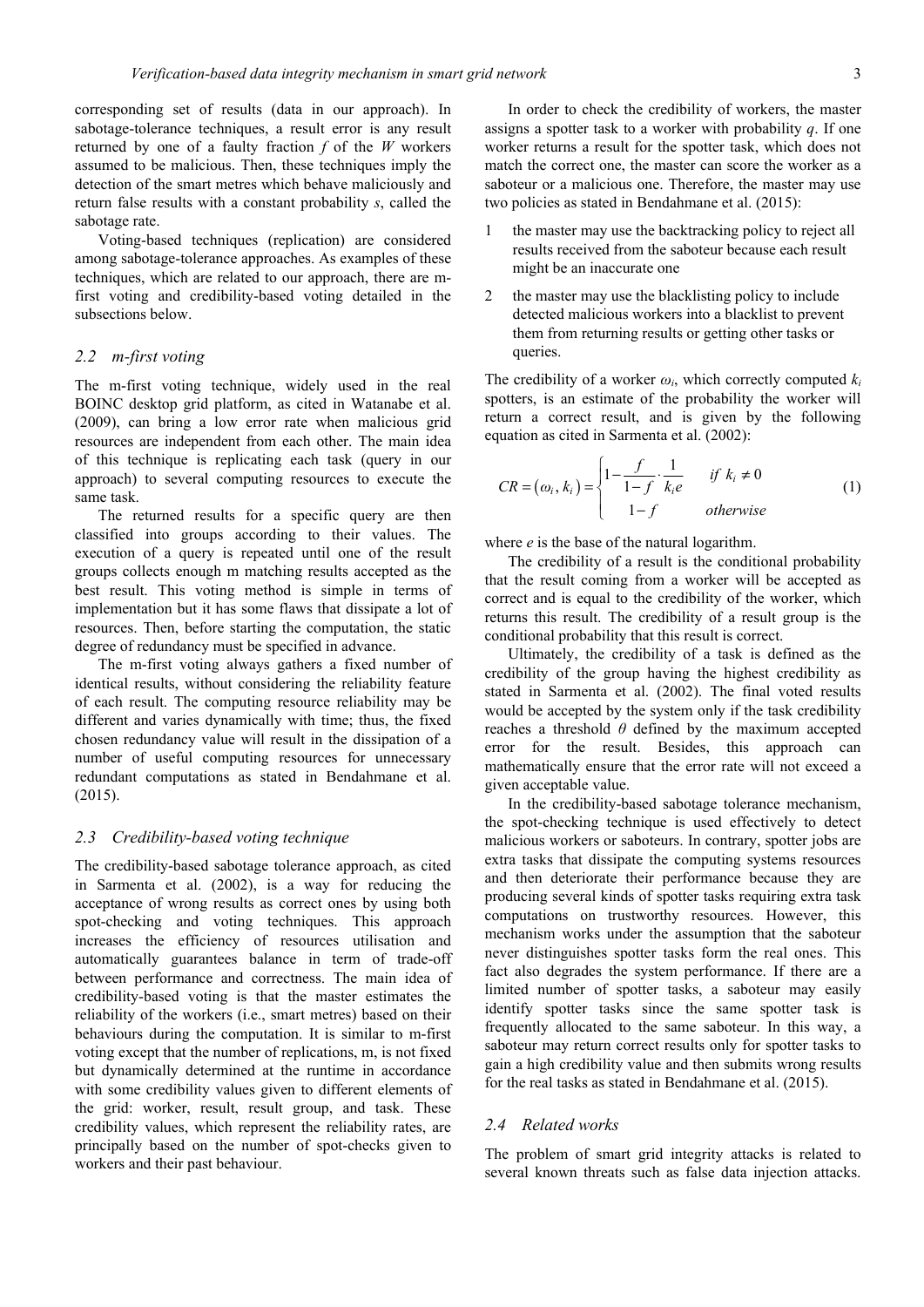These attacks attempt to manipulate, modify or destroy the provided data by some malicious users. Several researchers have addressed these attacks during the last few years.

Liu et al. (2012) give an overview of cyber security and privacy issues in the smart grid. Therefore, authors discuss several potential research fields for understanding of system components and associated cyber-vulnerabilities. Finally, they conclude that almost every aspect related to IT technology in the smart grid has potential vulnerabilities due to inherent security risks in the general IT environment. Another work presented by Gao et al. (2012) they present a systematic review of communication/networking technologies in smart grid, including communication/ networking architecture, different communication technologies that would be employed into this architecture, quality of service (QoS), optimising utilisation of assets, control and management, etc. that have been proposed by other quality researchers.

Yang et al. (2016) have proposed a novel defensive scheme, namely, Gaussian-mixture model-based detection scheme against data integrity attacks. This approach is more efficient and accurate compared to existing schemes when the fluctuation of data is high. This is because it leverages the Gaussian-Mixture model to cluster the historical data and to learn the minimum and maximum values of individual clusters. In addition, this scheme does not require a pre-defined threshold or external knowledge to label historical data, via a combination of both theoretical analysis and simulated experimentation. The obtained results show that this scheme can effectively detect the false injected data in the advanced metering infrastructure (AMI). In addition, these results demonstrate that Gaussian-mixture model-based detection scheme can achieve a higher detection rate, and lower error rate, in comparison with existing schemes based on the min-max model.

A state summation strategy for detecting false data injection attacks and the smart metre integrity problem was also proposed by Li and Wang (2014). This approach is based on the use of two detectors to detect attacks using state variables distributions to detect sparse attacks and to secure smart metres. In this approach the problem was formalised as a hypothetical test of standard normal distribution with empirical data and the effectiveness of the proposed detectors was verified against classical detectors. The main contributions of this work can be summarised in two main points, as stated in Py et al. (2015):

- 1 For different power systems, two methods are discussed and analysed. The state summation detection (SSD) and single state detector (SiSD) are jointly used at the same time. For large power systems, it is effective to divide it into small or median blocks to defend against false data attacks (FDA).
- 2 The historical data of a power system can be used to detect FDA. The essence of FDA is discussed in the last experiment which disguises itself as normal running data of power system in accordance with network topology. The more stable and regular the

power system is, the more difficult FDA is to hide itself. Also FDA is difficult to successfully implement owing to the need for large information about network configuration and running regularity of the power system. In addition, a spatial-temporal correction based scheme is proposed for detecting false data injection attacks.

Huang et al. (2013) focused on the important security problem of bad data injection attacks in smart grid based on strategies of defenders and attackers. From the defender's perspective, an adaptive cumulative sum test is able to determine the possible existence of adversaries at the control centre as quickly as possible. From the attacker's point of view, independent component analysis is employed for the attackers to make inferences through phasor observations without prior knowledge of the power grid topology. The inferred structural information can be used to launch stealth attacks. The result of simulations successfully demonstrates that the defender can detect real-time malicious data attack within the minimum delay. From the attacker's perspective, they investigated the linear independent component analysis (ICA) technique so that the attacker can perform a stealthy attack without knowledge of the system topology. They demonstrated that the proposed attack can be accomplished by learning the topology structure of the power system and is difficult to detect. Hao et al. (2015) confirmed that the cumulative sum (CUSUM) test-based detection mechanism introduced and is also useful for non-stealth attacks.

Sou et al. (2013) considered a smart grid cyber-security problem analysing the vulnerabilities of electric power networks to false data attacks. This problem is related to a constrained cardinality minimisation problem with a relaxation technique that provides an exact optimal solution to this cardinality minimisation problem. The proposed result is based on a polyhedral combinatorics argument. It is different from well-known results based on mutual coherence and restricted isometric property. One of the main distinctions is that this approach makes an assumption that no bus injections are metered. The current result requires a different assumption that the network is fully measured (i.e., all bus injections and line power flows are metered). Based on that, Hendrickx et al. (2014) proposed an approach that confirms the conjecture by showing that the security index is indeed NP-Hard, and provides an efficient heuristic algorithm for the general NP-hard problem.

# **3 System model**

# *3.1 System components and architecture for a secure smart grid*

The smart grid (Figure 1) is an emerging technology that is revolutionising the conventional electric grid by providing new services based mainly on information and communication technologies (ICT), which is considered to be its main enabler as stated in Hao et al. (2015). This is a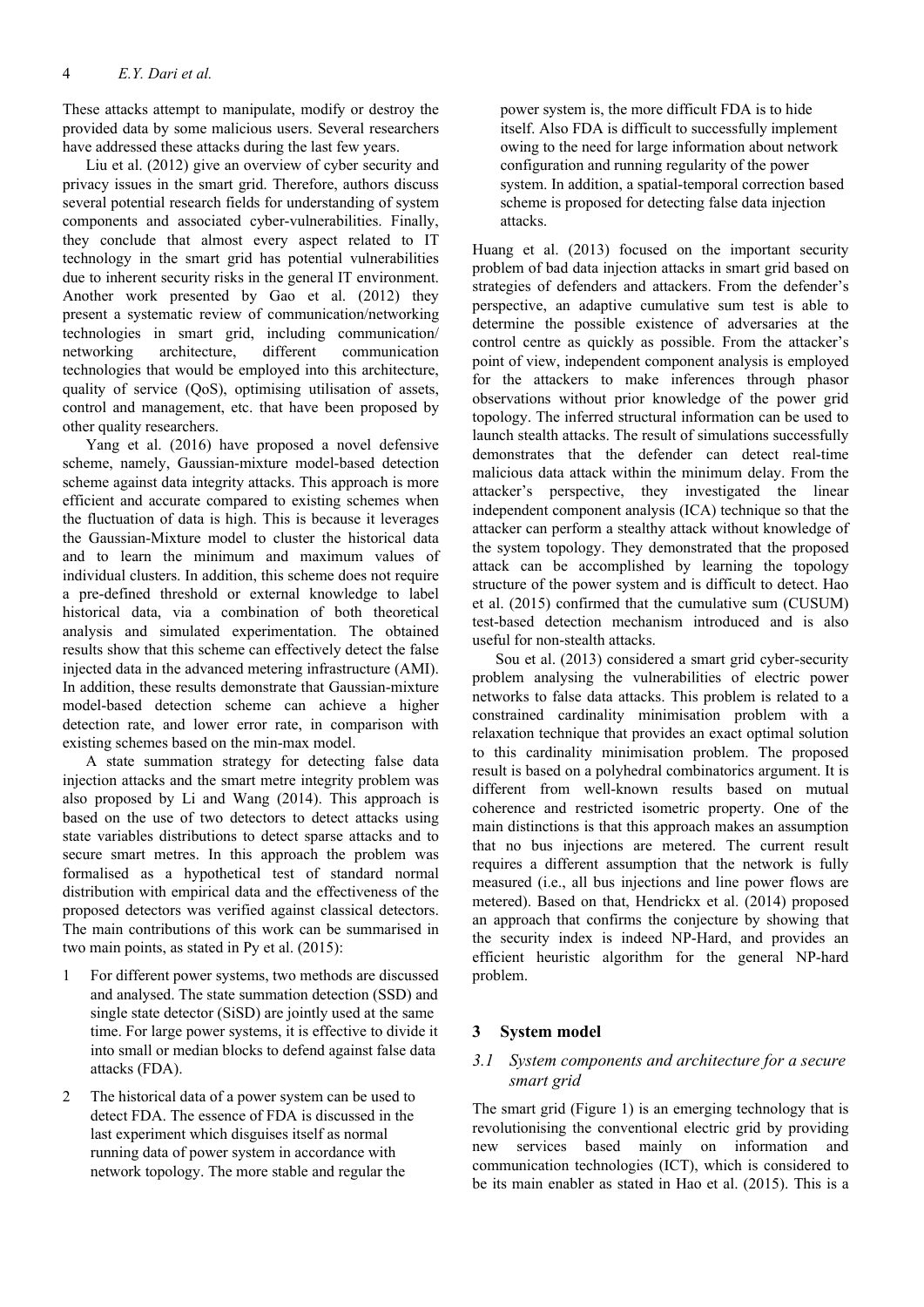very complex network for energy generation, transmission, distribution and consumption. Besides the different opportunities and advantages offered by ICT, Smart grid suffers from its inherent challenges, especially at the level of cyber-security.

In fact, there are several security attacks that could compromise this system's integrity and more specifically smart metres integrity.

Figure 2 Basic components of a smart grid network (see online version for colours)



Figure 2 shows the basic components of a smart grid system, which consists of N Smart metres. Each smart metre is connected to a set of local devices or appliances, which are able to communicate with other smart metres via a home area network (HAN). These smart metres analyse and measure data about energy usage, number of appliances, energy pricing, etc., and stores all these data periodically. In addition, these stored data must be returned to a supervisory control and data acquisition (SCADA) centre in order to monitor and control these collected data in real-time, and provide high security information communications between users and utilities.

In smart grid, electricity produced in the power plant, input from distribution substation to a smart metre and then distributed to all appliances (e.g., washing machine, water heater, electric mixer, ...).

The quantity of the energy consumed in a location is calculated by the smart metre, taking into account the price of the energy on the market during the specific time of this consumption. In addition, the HAN can supply and sell extra energy to the power grid in order to benefit from high energy prices in electricity markets that encourage competition among power suppliers as cited in Dari and Essaaidi (2015).

#### *3.2 Attacks model and assumption*

In smart grid, malicious attackers or users who can launch security attacks to its infrastructure. In this paper, we focus on smart metres attacks that compromise the provided resources and services by exploiting some of their vulnerabilities. In this attack model, we have an adversary, which can compromise the smart metres, and instruct them to behave maliciously to tamper their data such as the amount of energy consumed, electricity price in the market, etc. and to return wrong data.

We assume that the 'honest' smart metres always produce the same correct data for the same query, whereas the malicious ones may return different wrong data, the number of which does not exceed half of the available smart metres in the entire smart grid. This assumption is eventually required to decide about the correctness of the data sent and to determine which smart metres are malicious and which are honest.

In our grid, we assume that the SCADA control centre sends randomly queries to smart metres to return their data at a time t. The smart metre memory stores both their data at random instances, and all data captured at the SCADA control centre. When a smart metre receives one of these queries, it executes respectively the following tasks:

- *Step 1*: It captures existing data at the same time *t*.
- *Step 2*: It returns this data captured at this time *t* and those stored at the time  $t - 1$  (stored in the memory of the smart metre).
- *Step 3*: It stores the data captured at this time *t* in its memory.

The SCADA centre receives the data sent by the smart metres, stores the data captured at time *t*, and checks whether the data captured at instant  $t - 1$  is identical to the data already stored.

Several methods have been proposed to verify dataintegrity against malicious behaviours attacks. The votingbased techniques are used for sabotage tolerance in various open systems such as grid, cloud and volunteer computing system. In the case of collusion attacks, the credibilitybased-voting technique gives good results. Then, we propose, in this paper, to adopt this technique to verify dataintegrity in smart grid.

In addition, we assume that all malicious smart metres always collude with one another to return incorrect data.

## **4 Proposed approach: VBDIM**

The new approach we propose, namely, VBDIM is based on a spot-checking-based technique. This approach improves the credibility-based voting (CBV) to achieve a low errorrate with a very low overhead.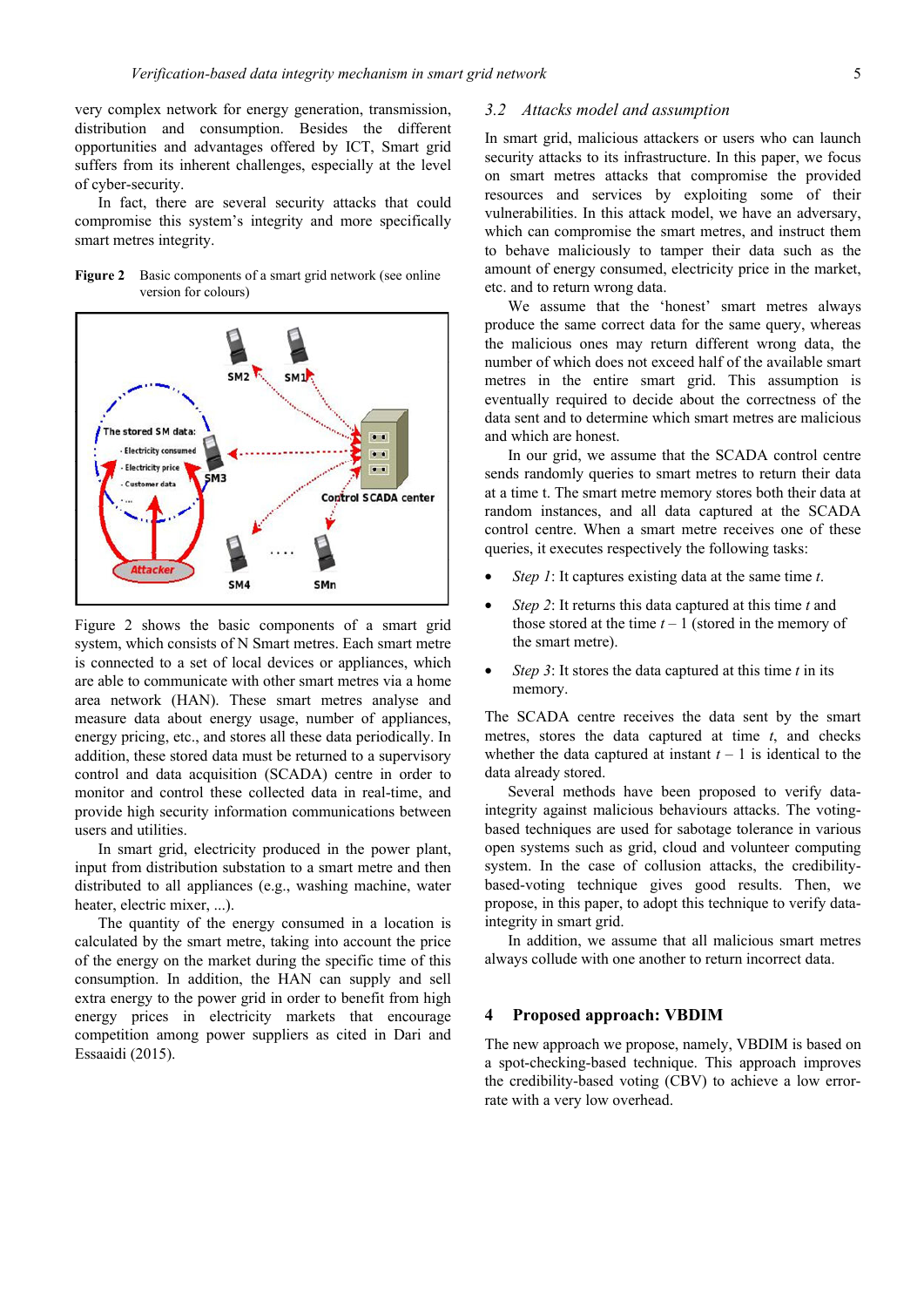#### 6 *E.Y. Dari et al.*

| <b>TADIG 1</b><br>verification-based data integrity mechanism<br>algorithm                     |
|------------------------------------------------------------------------------------------------|
| Ld is the list of demands to run                                                               |
| LSM is the list of smart metres                                                                |
| $R_i = 1 - f$ and $k_i = 0$ for each $SM_i \in LSM$ ; according to (2)                         |
| initialise()                                                                                   |
| while (there is $d_k \in Ld$ without accepted data) do                                         |
| demands scheduling()                                                                           |
| data receiving and decision for acceptance()                                                   |
| end while                                                                                      |
| initialise()<br>while $(SM_i \in LSM)$ and (there is demand $d_o$ without<br>accepted data) do |
| send $d_o$ to all SMs                                                                          |
| receive data sent from all SMs and store its                                                   |
| end while                                                                                      |
|                                                                                                |
| demands scheduling()                                                                           |
| while $(SM_i \in LSM)$ and (there is demand $d_k \in Ld$ without<br>accepted data) do          |
| send $d_k$ to m random SMs                                                                     |
| if $SM_i$ is not blacklisted then                                                              |
| $d_t$ = a replica of $d_k$                                                                     |
| assing $d_t$ to $SM_i$                                                                         |
| end if                                                                                         |
| end while                                                                                      |
| data receiving and decision for acceptance()                                                   |
| while (there is a running demand) do                                                           |
| //waiting to receive data from a smart metre $SM_i$                                            |
| for each $d_t$ executed for a demand $d_k$ do                                                  |
| receive a <i>data<sub>t</sub></i> and <i>data<sub>t-1</sub></i>                                |
| Comput $V_i$                                                                                   |
| compute $R(V_i)$ according to (3)                                                              |
| compute $max(R(V_i))$                                                                          |
| If $\frac{\max(R(V_j))}{\sum_{i=1}^{m} R_i} > \alpha$ then                                     |
| accept $V_i^*$ which represent this maximum                                                    |
| update $R_i$ of all $SM_i^+$ which generate $V_i^*$<br>according to $(6)$ and $(3)$            |
| <b>Else</b>                                                                                    |
| if $NA_i > 0$ then                                                                             |
| decrement $N_{Ai}$ and $R_i$ and send other replica                                            |
| else                                                                                           |
|                                                                                                |
| add all $SM_i^-$ whose generate results                                                        |
| different to $V_i^*$ to the blacklist                                                          |
| repeat from 25                                                                                 |
| end if                                                                                         |
| end if<br>end for                                                                              |
| end while                                                                                      |
|                                                                                                |

**Table 1** Verification-based data integrity mechanism Spot-checking is used in credibility-based voting to

periodically check the smart metres, by sending spotter data-queries whose correct data is known, in order to estimate the credibility of each smart metre based on the returned data. The basic idea behind this approach is to check the smart metres without assigning spotter dataqueries and to consider the result of voting decision as the one of spot-checking to estimate the credibility without additional operations. This credibility is considered as a reputation, which is used in the VBDIM decision. In our approach, at a time t, SCADA centre sends to the smart metre a query for the stored data, the smart metre captures the data at a time t and returns it with the data captured at time  $t - 1$  (stored in the smart metre memory). The SCADA receives these two types of data, the one at the time t and that at  $t - 1$ , it stores the data at the time  $t$  and compares it with that at the time  $t - 1$  in order to check if they are identical or they were modified or manipulated.

Table 1 summarises our VBDIM approach. In this algorithm, the smart grid system starts by, sending a d0 query to all smart metres  $SM<sub>i</sub>$ , receiving their first data, and storing them in SCADA centre in order to initialise all these *SM<sub>i</sub>* (line 4). Then, SCADA centre starts sending a number of queries for smart metres data stored ("Ld" in line 1 of Table 1), to available smart metres ("LSM" in line 2 of Table 1) for paralleled processing. After capturing the data, the smart metre returns the data at the times *t* and *t* – 1. The generated data will be returned to the SCADA centre control for verification and generate  $V_j$  (line 25 to 29). Until all queries are carried out with accepted data (line 10 to 13 of Table 1), the scheduling and receiving processes for each query are repeated.

Let us assume that each query is replicated n times and allocated to several smart metres *SMi*, so that a SCADA centre control can collects m different data *dataj* and compares them with those already stored, where  $i = 1, 2, \ldots$ *n* and  $j = 1, 2, ..., m$ . The resulting value of  $V_j$  for each data *dataj* is defined as follow:

$$
V_j = \begin{cases} Yes & f \ data_j^t = data_j^{t-1} \\ No & if \ data_j^t \neq data_j^{t-1} \end{cases}
$$
 (2)

The variable *Vj* is linked to each request *j* sent by SCADA centre control. Then,  $V_i$  is a result of the comparison of the data returned between two instants:  $t$  and  $t - 1$ , of the same smart metre *SMi*, and of the same request *j*. In other words, if data *t* – 1 and datat returned in the two instants are equal,  $V_i$  returns the value 'Yes', otherwise,  $V_i$  returns the value 'No'.

Each smart metre has its reputation value *Ri*, which represents the overall computing behaviour. This reputation is collected by a SCADA centre control, which contains the reputation list of all smart metres connected to the smart grid. The reputation is a value in the range between 0 and 1.

According to our approach, the SCADA centre control builds the reputation of each smart metre through its credibility. The credibility represents the likelihood of a particular object of the system to be operating properly as stated in Oliveira et al. (2009). Generally, the credibility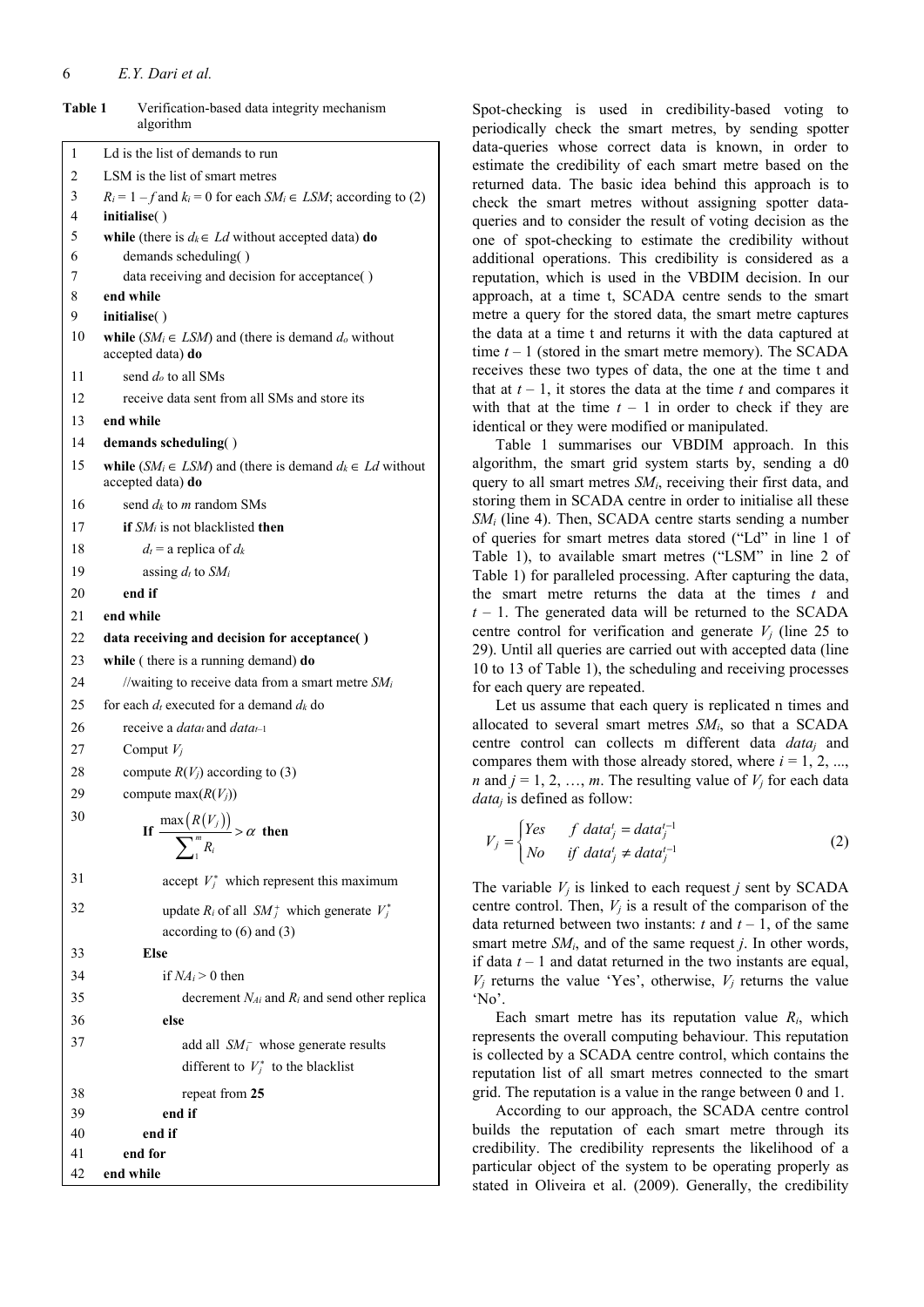$CR(C_i, A_i, U_i)$  of the smart metre  $SM_i$  is computed by passing a spot checking ki times. Since, we consider each query successfully verified and validated by the SCADA centre control using the VBDIM as a passed spotter query. The reputation *Ri* of any smart metre, which returns the correct data of *Ai* query and returns the false data of *Ui* query when blacklisting is used, will be computed using the following equation:

$$
R_{i} = CR(SM_{i}, A_{i}m, U_{i})
$$
\n
$$
= \begin{cases}\n1 - \frac{f}{1 - f} \cdot \frac{1}{(A_{1} - U_{1})e} & \text{if } A_{i} > U_{i} \\
1 - f & \text{if } A_{i} = U_{i} \\
\frac{f}{1 - f} \cdot \frac{1}{(U_{1} - A_{1})e} & \text{if } A_{i} < U_{i}\n\end{cases}
$$
\n(3)

where *f* is the proportion of malicious smart metres and *e* is the base of the natural logarithm.

In the initial time, each smart metre has  $A_0 = U_0 = 0$  and while a smart metre *SM<sub>i</sub>* returns accepted data, the number  $A_i - U_i$  increases, then its reputation increases too. In contrast, while it returns unaccepted data, the number  $U_i - A_i$  increases, then its reputation decreases.

Increase and decrease of *Ri* of each smart metre *SMi* influences clearly in the voting decision to accept or not accept the returned data by the *SMi* for the request *j*.

In order to make a decision about which data *dataj* is trustworthy, the SCADA centre control utilises an m-first voting approach based on reputation decision criteria. We define the result reputation  $R(V_i)$  of captured data *data<sub>i</sub>* as the summation of reputations of smart metres returning the result *Vj* of the data-sent *dataj*.

For each result *Vj*:

$$
R(V_j) = \sum_{i=1}^{n} R(V_j, SM_i) R_i
$$
 (4)

where  $T(V_i, SM_i)$  is the relationship between the result  $V_i$ and the smart metre *SMi*, which is computed as follow:

$$
T(V_j, SM_i) = \begin{cases} 1 & \text{if } V_j = Yes \\ 0 & \text{if } V_j = No \end{cases}
$$
 (5)

For each query *j*, all selected smart metres return data to compare with those stored in SCADA control centre memory. After comparison, we have two values of *Vj*: 'Yes' and 'No', and the reputation of the value 'Yes' is calculated by summation of the  $R_i$  of the smart metres returned accepted data multiplied by 1. For  $R(V_i)$  of the value 'No' is zero.

The SCADA control centre uses the reputation-based approach for further replications, and uses the reputation value of each smart metre to decide which data are accepted as correct. Moreover, each time the SCADA control centre receives new data  $data_j$  which have a value  $V_j$  for query replica, it recalculates the result's reputation value  $R(V_i)$ . We denote  $\alpha$  as the desired control threshold  $(0 < \alpha < 1)$ and we pick the result value with the highest reputation  $max(R(V_i))$  as the best result.

If 
$$
\frac{\max(R(V_j))}{\sum_{i=1}^{m} R_i} > \alpha
$$
, then the result value which

represents this maximum is accepted by the SCADA control centre and is considered to be the correct one (lines 30 to 31 of Table 1).

In addition, the reputation of all smart metres, which generate this result, is updated as follows (line 32 of Table 1):

$$
R_i = CR\left(SM_i, A_i + 1, U_i\right) \tag{6}
$$

In the case where we have unaccepted data, the SCADA decrements the reputation of each smart metre *SMi* returning the wrong data as follows (line 35 of Table 1):

$$
R_i = CR\left(SM_i, A_i, U_i + 1\right) \tag{7}
$$

In addition,  $R_i$  increase by incrementing  $A_i$  by 1 of each smart metres that returns accepted data. Otherwise, *Ri* decrease by incrementing *Ui* by 1 for each smart metres *SMi* that returns unaccepted data.

In addition, we authorise each smart metre to have an acceptable number of attempts with false results (see simulation setting Section 5.1). In the case where we have false received data *dataj*, they will be destroyed and the SCADA decrements  $NA_i$  ( $NA_i$  -- ), while  $NA_i > 0$ , the erroneous data of the smart metre will be analysed (line 34 to 35 of Table 1), if  $NA_i = 0$  the SCADA control centre will be blacklisting the smart metre (line 37 of Table 1).

Finally, it will blacklist the smart metres whose data were not validated by the VBDIM.

Contrarily, where no result reach the level to be accepted as correct one, 1  $\frac{\max(R(V_j))}{\sum^m n} < \alpha,$ *i R V R*  $\sum_{i=1}^{m} R_i < \alpha$ , the SCADA

control centre should require another replication of the query until the data are accepted (line 5 to 42 of Table 1).

Moreover, our approach guarantees that the query replicas are not assigned to the same smart metres.

In order to obtain the best performance and prevent the acceptance of wrong data in the presence of low reputed smart metres, we must run several experiments and select the best control threshold  $\alpha$ , which should be greater than 0.5 and lower than 1.

### **5 Performance evaluation**

In this section, we evaluate the performance of our approach through simulations of a smart grid system.

The main objective of our simulation is to evaluate the effectiveness of the proposed approach by several performance metrics such as, overhead, slowdown, error rate, honest blacklisting error and malicious blacklisting error.

1 The overhead is defined as the ratio between the total numbers of queries assigned for execution and the original number of queries.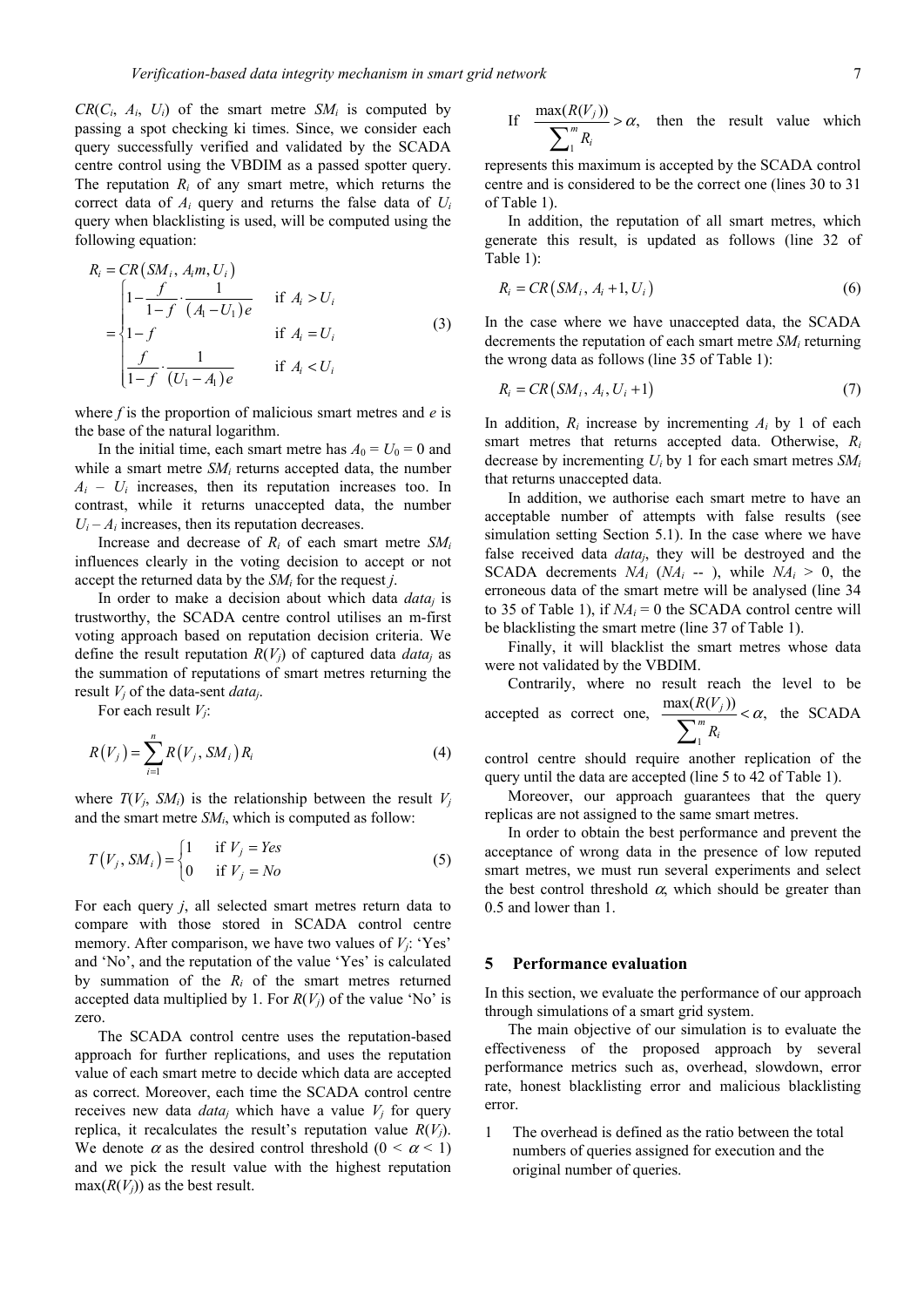- 2 Slowdown is defined as the ratio between the running times of computation with and without the use of control mechanism.
- 3 The error rate is defined as the number of the accepted wrong data divided by the total number of the required data returned at the end of the job of control threshold computation.
- 4 The honest blacklisting error is defined as the ratio between the number of honest smart metres in the blacklist and the total number of honest smart metres.
- 5 The malicious blacklisting error is defined as the ratio between the number of malicious smart metres in blacklist and the total number of malicious smart metres.

## *5.1 Simulation settings*

In our simulation, we will run *N* jobs each with 10,000 independent queries. The job is allocated to 1,000 smart metres and the SCADA control centre which has no knowledge, and no control mechanism about the threat model parameters (i.e., *f*). In addition, we assume that all smart metres capture and send the same power, and respond only to one query at a time. Furthermore, we assume that all smart metres can collude with each other to generate false data.

**Table 2** Units simulation parameters

| <b>Notations</b> | Parameter descriptions                                         | Values       |
|------------------|----------------------------------------------------------------|--------------|
|                  | Collusive smart metres fraction in<br>the smart grid system    | $0\neg 0.45$ |
| α                | Control threshold                                              | $0 - 0.90$   |
| N                | Number of jobs                                                 | 5            |
| NA               | Number of attempts for a smart<br>metre to return a wrong data | 3            |
| m                | Number of the testing smart<br>metres                          | 25           |

In Table 2, we give all the parameters used in the simulations and the values of each parameter. In order to get more consistent and trustworthy results, the simulations for each combination of these parameters were executed 50 times and the average values were computed.

# *5.2 Results and discussion*

### *5.2.1 Control threshold effect*

The choice of the control threshold  $\alpha$  is very important to guarantee an optimal level of control. Therefore, we will execute a job for different values of  $\alpha$  and collusive smart metres fraction in the smart grid *f*.

Figure 3 shows the blacklisting error as a function of control threshold  $\alpha$  for several values of *f*. For all values of  $\alpha$ , the malicious blacklisting error is always equal to zero. This is due to the credibility decreasing function that decreases the credibility of malicious smart metres, which

makes them, less credible in order not to influence the control threshold. Therefore, the blacklisting of malicious smart metres becomes very efficient.





Figure 4 shows that for all values of  $\alpha$ , the honest blacklisting error is always equal to zero, except for  $\alpha$  = 0.50 which also corresponds to a very small error value. Therefore, blacklisting of honest smart metres is avoided in the proposed approach.

**Figure 4** Honest blacklisting error as a function of tolerance  $\alpha$ 



Figure 5 shows the error rate as a function of the control threshold  $\alpha$ . For values of  $\alpha$  ranging from 0.50 to 0.75, the error rate increases for values of *f* corresponding to 0.35, 0.40 and 0.45. In the case of low values of  $\alpha$ , the malicious smart metres collude each other and can influence the SCADA control centre to accept false data. However, for values of  $\alpha$  greater than 0.75, cooperation among honest smart metres is favoured over collusion of malicious ones.

Moreover, the error rate is zero for all *f* values considered in this simulation.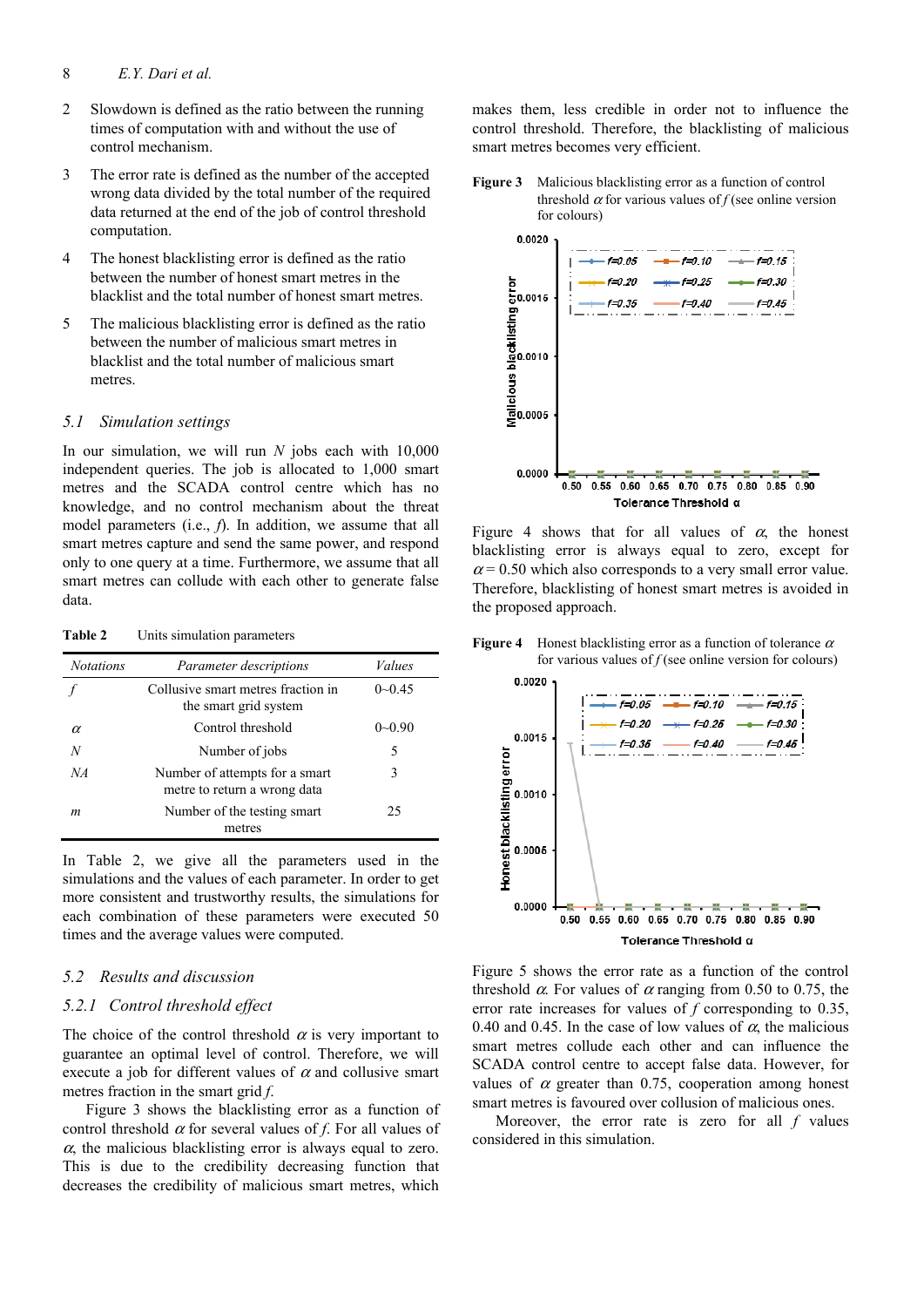







In contrast, Figure 6 shows that the overhead is equal to one for all values of *f*, except for  $f = 0.40$  and 0.45. However, it increases strongly for these last two values of *f* when  $\alpha$  = 0.85 and 0.90. This is because to exceed the value  $\alpha$  = 0.85, the SCADA control centre must obtain 23 honest smart metres from the 25 randomly selected. To this end, the SCADA control centre must send an outstanding number of queries, the fact that makes the overhead very high for both values 0.85 and 0.90

Figure 7 shows that for all values of *f* considered, the slowdown remains constant for all values of control tolerance, except for  $f = 0.40$  when the slowdown increases for the two values  $\alpha = 0.85$  and 0.90. For  $f = 0.45$  the slowdown increases only for  $\alpha = 0.90$ , since in order to exceed the value  $\alpha$  = 0.85, the SCADA control centre must obtain, at least, 23 honest smart metres from the 25 randomly selected. This takes considerable time, the fact that explains the high increase of the slowdown corresponding to these two values of  $\alpha$ .

For all the preceding figures, fairly good results accuracy is obtained with errors that are equal or tend to zero for all cases of *f* between 0.05 and 0.45. In addition, we noticed that the values of the control threshold which gives best results are  $\alpha = 0.75$  and 0.80. For these reasons, we consider the value of  $\alpha$  = 0.80 for the sake of effectiveness as a function of number of jobs.



#### **Figure 7** Slowdown as a function of control tolerance  $\alpha$  for various values of  $f$  (see online version for colours)

*5.2.2 Performance evaluation* 

For a better evaluation of the performance of the proposed approach, we compute the error rate, overhead and slowdown for all cases of control threshold in order to compare them with those obtained in five jobs.

**Figure 8** Error rate as a function of number of jobs for  $f = 0.45$ and  $\alpha$  = 0.80 (see online version for colours)



From Figure 8, we notice that for the first job, the number of erroneous data accepted by the SCADA control centre is very small in comparison with the total number of data accepted. However, for the following four jobs, the SCADA control centre does not accept any erroneous data thanks to the blacklisting of all malicious smart metres by the SCADA control centre. This is because they have been detected as malicious and then they will no longer be used in the last four jobs.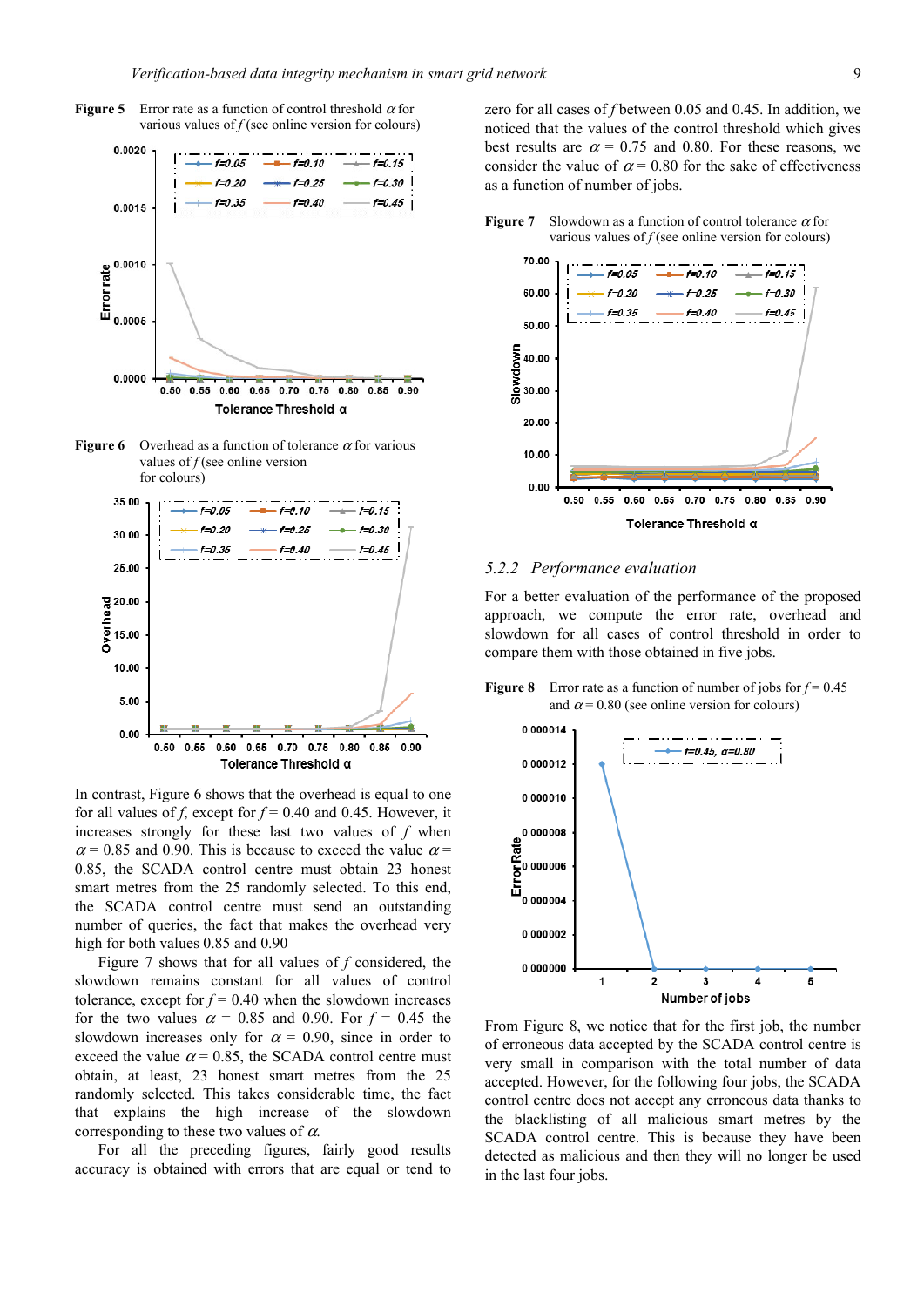#### 10 *E.Y. Dari et al.*

In a similar manner, Figure 9 shows that the number of queries sent by SCADA control centre is not sufficiently high, compared to the original number in the first job. In addition, the value of overhead decrease to 1, which means that the number of queries sent by SCADA control centre is equal to the number of original queries from the second job, and this remains constant for the rest of jobs, because after the execution of the first job the majority of honest smart metres gain enough reputation. In contrast, the malicious smart metres lose reputation, which in turn makes the data returned from those Smart metres accepted without further replication, so most queries are carried out with only one replica. This is explained by the absence of malicious smart metres in the last four jobs.

**Figure 9** Overhead as a function of number of jobs for  $f = 0.45$ and  $\alpha$  = 0.80 (see online version for colours)



**Figure 10** Slowdown as a function of number of jobs for  $f = 0.45$ and  $\alpha$  = 0.80 (see online version for colours)



From Figure 10, the SCADA control centre needs more time to detect the saboteurs smart metres, which explain the high value of slowdown for the first job. However, after detecting of all malicious smart metres and updating of all smart metres reputation, all remaining ones will be honest and need only one replica to return the correct data. That is

why we notice that the running time decreases and remains constant in the next four jobs.

## **6 Conclusions**

In this paper, we present a VBDIM (VBDIM) for the control of collusive smart metres in a smart grid. In order to detect all malicious smart metres while maintaining low overhead and high performance, we propose an approach that uses the voting method combined with a reputation technique in the presence of collusion attacks. The voting decision of a query is generated by the reputation values of all the smart metres that participate in the answer of such a query. In addition, our approach can provide a lower error rate with better performance in terms of overhead and slowdown. Our control scheme is able to detect all malicious smart metres and to blacklist them (i.e., the malicious blacklisting error is always null) without blacklisting the honest smart metres.

Moreover, this technique does not make any error in blacklisting the honest smart metres. This is because we allow all smart metres to revise their behaviour in the case they return wrong data, the fact that makes this approach more accurate and more reliable. Therefore, this approach shows the effectiveness of the voting based method with reputation technique to control collusive smart metres, to verify data integrity, and hence improves security within smart grid.

#### **References**

- Araujo, F., Farinha, J., Domingues, P., Silaghi, G.C. and Kondo, D. (2011) 'A maximum independent set approach for collusion detection in voting pools', *Journal of Parallel and Distributed Computing*, Vol. 71, No. 10, pp.1356–1366.
- Bendahmane, A., Essaaidi, M., El Moussaoui, A. and Younes, A. (2010) 'Reputation-based majority voting for malicious grid resources tolerance', *Scalable Computing: Practice and Experience*, Vol. 11, No. 4, pp.385–392.
- Bendahmane, A., Essaaidi, M., El Moussaoui, A. and Younes, A. (2015) 'The effectiveness of reputation-based voting for collusion tolerance in large-scale grids', *IEEE Transaction on Dependable and Secure Computing*, Vol. 12, No. 6, pp.665–674.
- Canon, L., Jeannot, E., and Weissman, J. (2011) 'A scheduling and certification algorithm for defeating collusion in desktop grids', *31st International Conference on Distributed Computing Systems (ICDCS)*, Minneapolis, pp.343–352.
- Choi, S. and Buyya, R. (2010) 'Group-based adaptive result certification mechanism in desktop grids', *Future Generation Computer Systems*, Vol. 26, No 5, pp.776–786.
- Dari, E. and Essaaidi, M. (2015) 'An overview of smart grid cyber-security state of the art study', *3rd International Renewable and Sustainable Energy Conference (IRSEC)*, pp.1–7.
- Domingues, P., Sousa, B. and Silva, L.M. (2007) 'Sabotage-tolerance and trust management in desktop grid computing', *Future Generation Computer System*, Vol. 23, No. 7, pp.904–912.